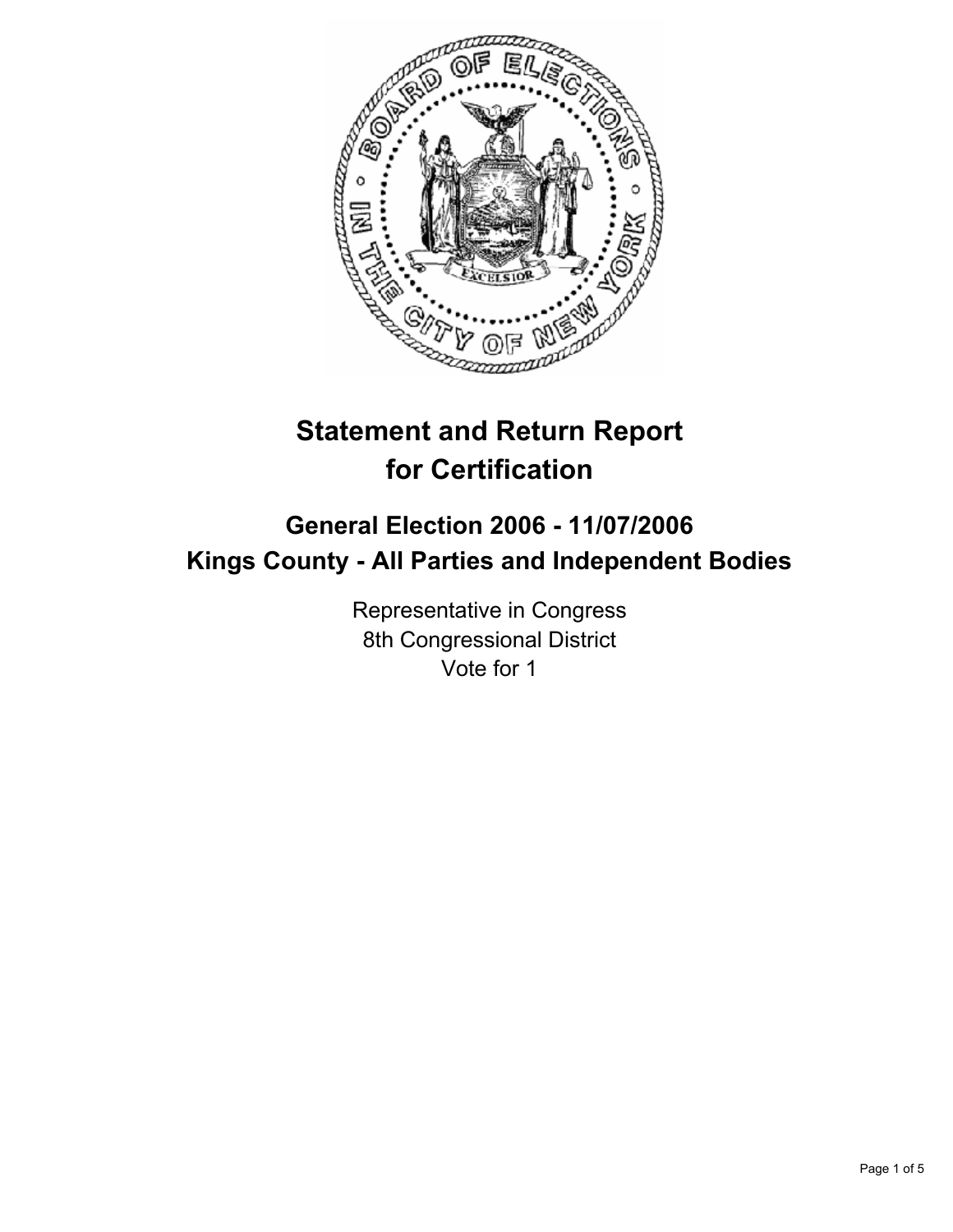

## **Assembly District 44**

| <b>PUBLIC COUNTER</b>               | 559 |
|-------------------------------------|-----|
| <b>EMERGENCY</b>                    | 0   |
| ABSENTEE/MILITARY                   |     |
| <b>FEDERAL</b>                      | 3   |
| AFFIDAVIT                           | 15  |
| <b>Total Ballots</b>                | 584 |
| ELEANOR FRIEDMAN (REPUBLICAN)       | 97  |
| JERROLD L NADLER (DEMOCRATIC)       | 270 |
| DENNIS E. ADORNATO (CONSERVATIVE)   | 16  |
| JERROLD L NADLER (WORKING FAMILIES) | 21  |
| <b>Total Votes</b>                  | 404 |
| Unrecorded                          | 180 |

**Assembly District 45**

| PUBLIC COUNTER                      | 2,015 |
|-------------------------------------|-------|
| <b>EMERGENCY</b>                    | 58    |
| ABSENTEE/MILITARY                   | 41    |
| <b>FEDERAL</b>                      | 12    |
| AFFIDAVIT                           | 25    |
| <b>Total Ballots</b>                | 2,151 |
| ELEANOR FRIEDMAN (REPUBLICAN)       | 569   |
| JERROLD L NADLER (DEMOCRATIC)       | 1,094 |
| DENNIS E. ADORNATO (CONSERVATIVE)   | 62    |
| JERROLD L NADLER (WORKING FAMILIES) | 48    |
| <b>Total Votes</b>                  | 1,773 |
| Unrecorded                          | 378   |

#### **Assembly District 46**

| <b>PUBLIC COUNTER</b>               | 11,507 |
|-------------------------------------|--------|
| <b>EMERGENCY</b>                    | 0      |
| ABSENTEE/MILITARY                   | 327    |
| FEDERAL                             | 30     |
| <b>AFFIDAVIT</b>                    | 149    |
| <b>Total Ballots</b>                | 12,013 |
| ELEANOR FRIEDMAN (REPUBLICAN)       | 1,586  |
| JERROLD L NADLER (DEMOCRATIC)       | 7,124  |
| DENNIS E. ADORNATO (CONSERVATIVE)   | 119    |
| JERROLD L NADLER (WORKING FAMILIES) | 373    |
| CHARLES BARRON (WRITE-IN)           | 2      |
| JOAN BRAUNSTEIN (WRITE-IN)          |        |
| <b>Total Votes</b>                  | 9,205  |
| Unrecorded                          | 2,808  |
|                                     |        |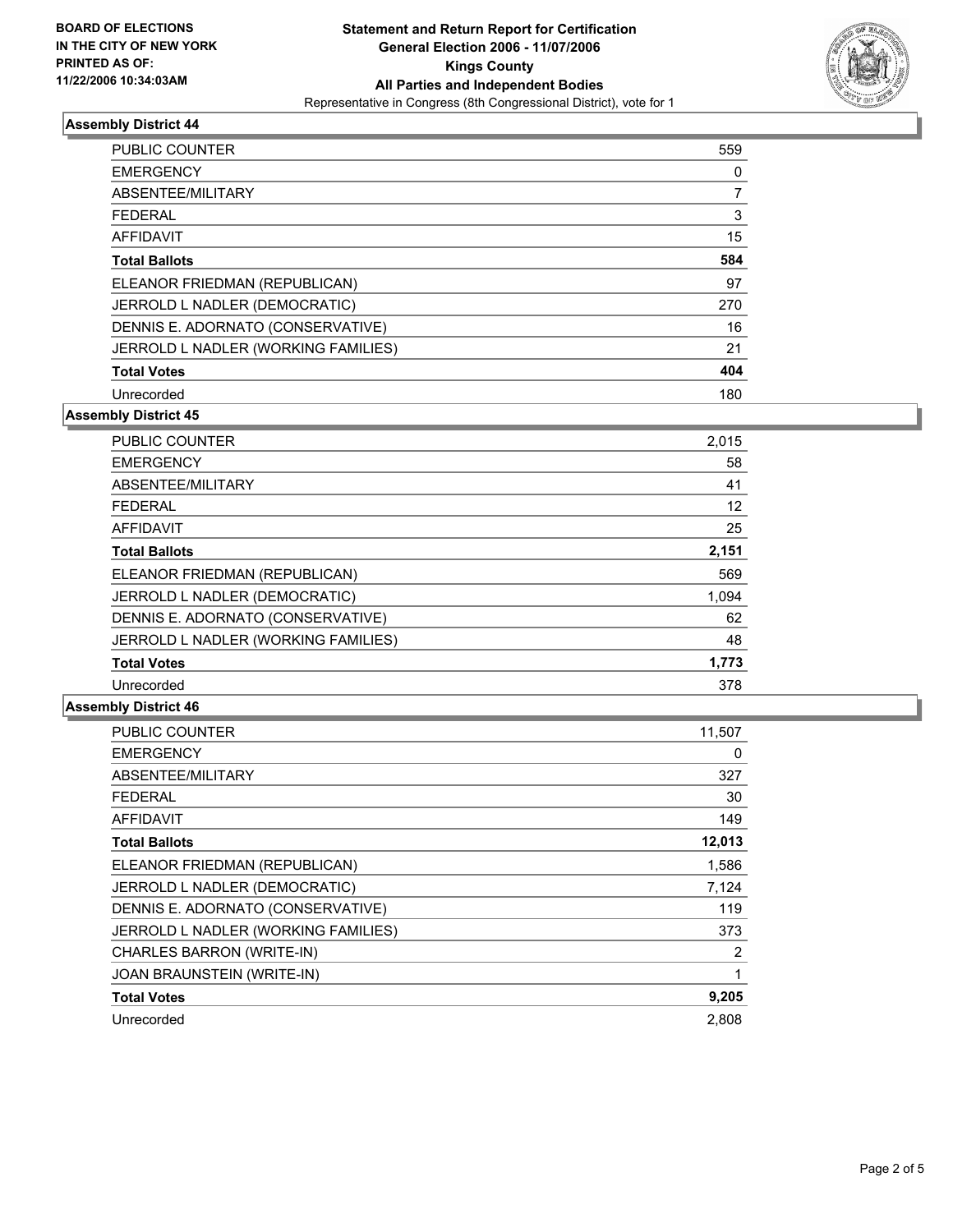

# **Assembly District 47**

| PUBLIC COUNTER                      | 7,310 |
|-------------------------------------|-------|
| <b>EMERGENCY</b>                    | 0     |
| ABSENTEE/MILITARY                   | 231   |
| <b>FEDERAL</b>                      | 48    |
| AFFIDAVIT                           | 95    |
| <b>Total Ballots</b>                | 7,684 |
| ELEANOR FRIEDMAN (REPUBLICAN)       | 1,433 |
| JERROLD L NADLER (DEMOCRATIC)       | 4,076 |
| DENNIS E. ADORNATO (CONSERVATIVE)   | 196   |
| JERROLD L NADLER (WORKING FAMILIES) | 207   |
| VITO FOSSELLA (WRITE-IN)            |       |
| <b>Total Votes</b>                  | 5,913 |
| Unrecorded                          | 1,771 |

## **Assembly District 48**

| <b>PUBLIC COUNTER</b>               | 5,723 |  |
|-------------------------------------|-------|--|
| <b>EMERGENCY</b>                    | 9     |  |
| ABSENTEE/MILITARY                   | 95    |  |
| <b>FEDERAL</b>                      | 78    |  |
| AFFIDAVIT                           | 44    |  |
| <b>Total Ballots</b>                | 5,949 |  |
| ELEANOR FRIEDMAN (REPUBLICAN)       | 1,975 |  |
| JERROLD L NADLER (DEMOCRATIC)       | 2,567 |  |
| DENNIS E. ADORNATO (CONSERVATIVE)   | 162   |  |
| JERROLD L NADLER (WORKING FAMILIES) | 144   |  |
| <b>Total Votes</b>                  | 4,848 |  |
| Unrecorded                          | 1,101 |  |

## **Assembly District 49**

| PUBLIC COUNTER                      | 5,498 |
|-------------------------------------|-------|
| <b>EMERGENCY</b>                    | 0     |
| ABSENTEE/MILITARY                   | 124   |
| <b>FEDERAL</b>                      | 35    |
| <b>AFFIDAVIT</b>                    | 58    |
| <b>Total Ballots</b>                | 5,715 |
| ELEANOR FRIEDMAN (REPUBLICAN)       | 1,356 |
| JERROLD L NADLER (DEMOCRATIC)       | 2,642 |
| DENNIS E. ADORNATO (CONSERVATIVE)   | 196   |
| JERROLD L NADLER (WORKING FAMILIES) | 146   |
| <b>JACK PURVIN (WRITE-IN)</b>       |       |
| <b>Total Votes</b>                  | 4,341 |
| Unrecorded                          | 1.374 |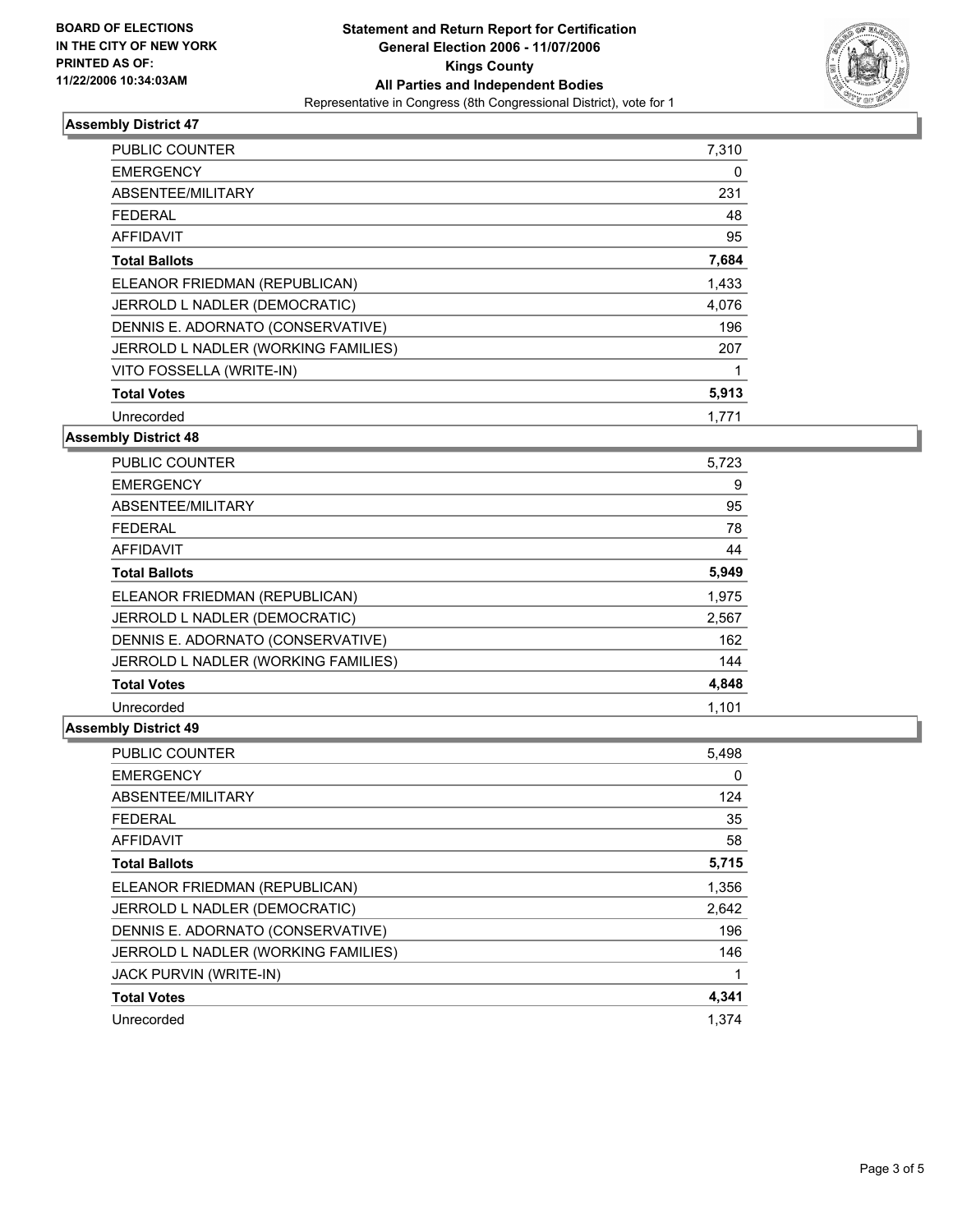

## **Assembly District 51**

| <b>PUBLIC COUNTER</b>               | 1,192 |
|-------------------------------------|-------|
| <b>EMERGENCY</b>                    | 21    |
| ABSENTEE/MILITARY                   | 19    |
| <b>FEDERAL</b>                      | 8     |
| AFFIDAVIT                           | 16    |
| <b>Total Ballots</b>                | 1,256 |
| ELEANOR FRIEDMAN (REPUBLICAN)       | 249   |
| JERROLD L NADLER (DEMOCRATIC)       | 623   |
| DENNIS E. ADORNATO (CONSERVATIVE)   | 30    |
| JERROLD L NADLER (WORKING FAMILIES) | 49    |
| <b>Total Votes</b>                  | 951   |
| Unrecorded                          | 305   |

**Assembly District 52**

| <b>PUBLIC COUNTER</b><br>4          |  |
|-------------------------------------|--|
| <b>EMERGENCY</b>                    |  |
| ABSENTEE/MILITARY                   |  |
| <b>FEDERAL</b>                      |  |
| AFFIDAVIT                           |  |
| <b>Total Ballots</b>                |  |
| ELEANOR FRIEDMAN (REPUBLICAN)       |  |
| JERROLD L NADLER (DEMOCRATIC)       |  |
| DENNIS E. ADORNATO (CONSERVATIVE)   |  |
| JERROLD L NADLER (WORKING FAMILIES) |  |
| <b>Total Votes</b>                  |  |
| Unrecorded                          |  |

#### **Assembly District 60**

| <b>PUBLIC COUNTER</b>               | 1,229 |
|-------------------------------------|-------|
| <b>EMERGENCY</b>                    | 0     |
| ABSENTEE/MILITARY                   | 21    |
| <b>FEDERAL</b>                      | 2     |
| <b>AFFIDAVIT</b>                    | 18    |
| <b>Total Ballots</b>                | 1,270 |
| ELEANOR FRIEDMAN (REPUBLICAN)       | 249   |
| JERROLD L NADLER (DEMOCRATIC)       | 640   |
| DENNIS E. ADORNATO (CONSERVATIVE)   | 74    |
| JERROLD L NADLER (WORKING FAMILIES) | 46    |
| <b>Total Votes</b>                  | 1,009 |
| Unrecorded                          | 261   |